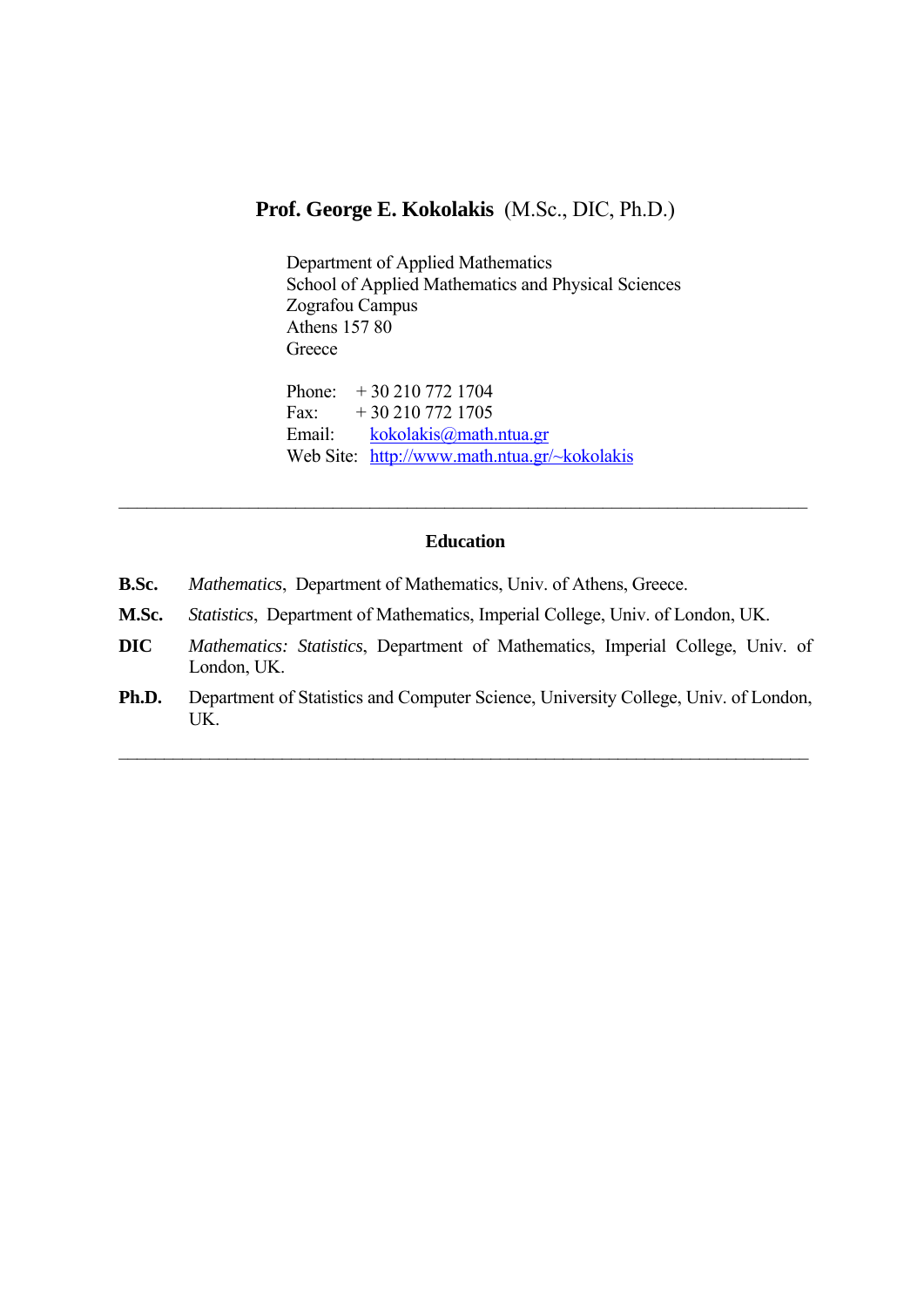#### **University Positions**

| 04/78 - 07/82: Lecturer |                                    | Chair of Applied Mathematics, National Technical Univ.<br>of Athens. |
|-------------------------|------------------------------------|----------------------------------------------------------------------|
| 07/82 - 05/84: Lecturer |                                    | Department of Mathematics, National Technical Univ.<br>of Athens.    |
|                         | 05/84 - 05/96: Assist. Professor   | Department of Mathematics, National Technical Univ.<br>of Athens.    |
|                         | $05/96 - 06/07$ : Assoc. Professor | Department of Mathematics, National Technical Univ.<br>of Athens.    |
| $06/07 -$               | : Professor                        | Department of Mathematics, National Technical Univ.<br>of Athens.    |

#### **Visiting Professor and other Academic Positions**

| 01/83 - 08/83: Senior Research Fellow | of<br>Department of<br>Mathematics.<br>University<br>Nottingham, UK. |
|---------------------------------------|----------------------------------------------------------------------|
| 09/88 - 12/88: Visiting Professor     | Division of Statistics, University of California, Davis,<br>USA.     |
| 01/89 - 06/89: Visiting Professor     | Department of Mathematics, University of Texas,<br>Austin, USA.      |
| 07/89 - 08/89: Visiting Professor     | Department of Health Care Policy,<br>Harvard<br>University, USA.     |
| 09/89 - 06/90: Visiting Professor     | Division of Statistics, University of California, Davis,<br>USA.     |

### **Research Interests**

- **Probability Theory:** Stochastic Processes, Time Series Analysis, Diffusion Processes and Random Probability Measures, Martingale Theory, Reliability Analysis and System Optimization, Probabilistic Distances, Convexity and Discrete Optimization.
- **Statistics:** Asymptotic Statistical Theory and Martingales, Bayesian Statistics, Multivariate Statistical Analysis in Pattern Recognition, Optimal Partitions and Identity Protection in Official Statistics.

 $\mathcal{L}_\text{max} = \mathcal{L}_\text{max} = \mathcal{L}_\text{max} = \mathcal{L}_\text{max} = \mathcal{L}_\text{max} = \mathcal{L}_\text{max} = \mathcal{L}_\text{max} = \mathcal{L}_\text{max} = \mathcal{L}_\text{max} = \mathcal{L}_\text{max} = \mathcal{L}_\text{max} = \mathcal{L}_\text{max} = \mathcal{L}_\text{max} = \mathcal{L}_\text{max} = \mathcal{L}_\text{max} = \mathcal{L}_\text{max} = \mathcal{L}_\text{max} = \mathcal{L}_\text{max} = \mathcal{$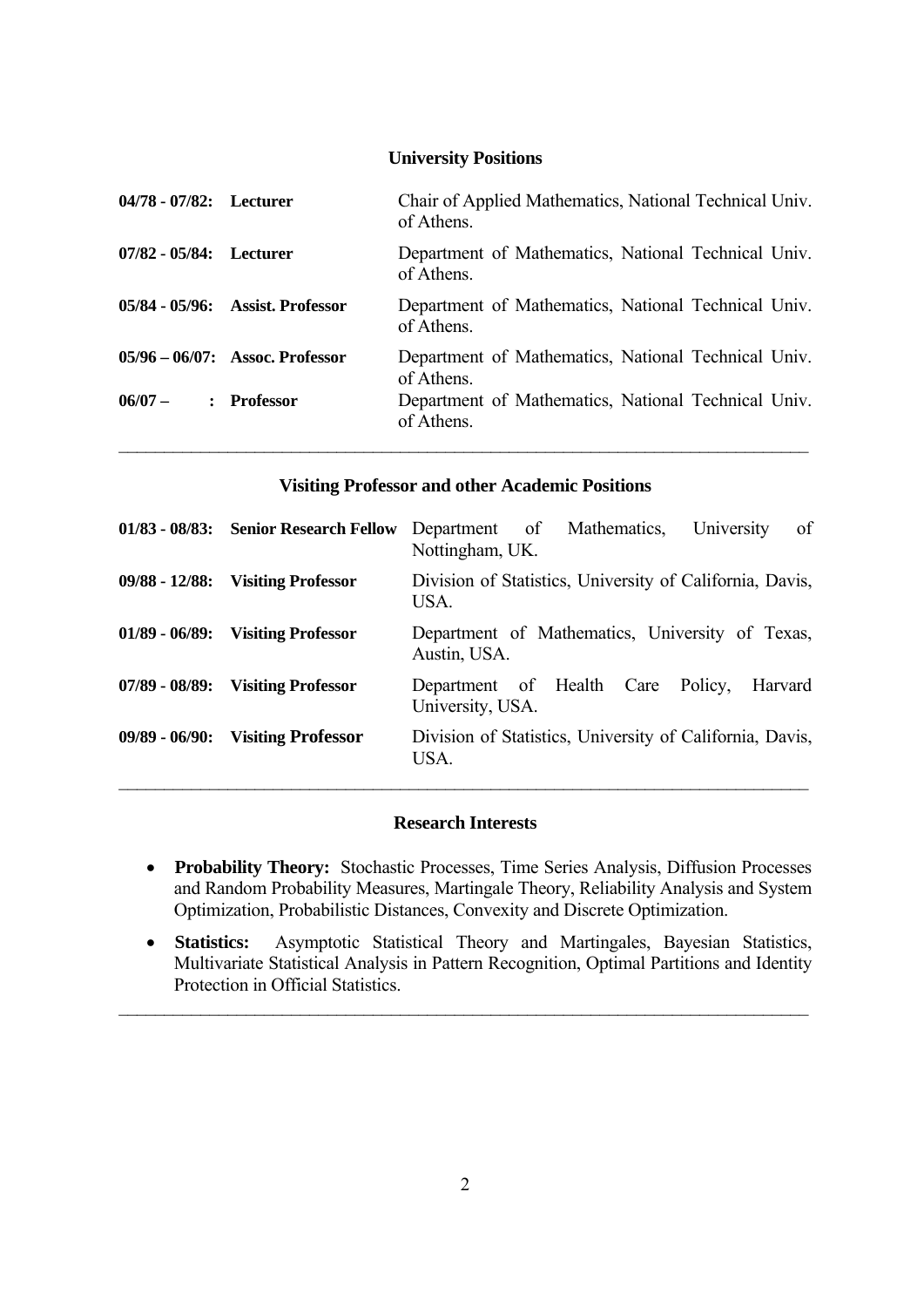#### **Publications – Research Works**

- **1. G.E. Kokolakis**. Meteorological Time Series. *M.Sc. and DIC Project*. Imperial College, University of London (1975).
- **2. G.E. Kokolakis**. A Study of the Effect of the Number of Variables in Problems of Classification and Prediction. *Ph.D. Thesis*. University College, University of London (1978).
- **3. G.E. Kokolakis**. Nonparametric Estimation of Multivariate Distributions. *Athens Symposium on Open Mathem. Problems*.Nat. Tech. Univ. of Athens, (1980), 33-44 (in Greek).
- **4. G.E. Kokolakis**. Bayesian Classification and Classification Performance for Independent Distributions. *IEEE, Trans. Inform. Theory*, **IT-27** (1981) , 500-502. [\[pdf\]](http://www.math.ntua.gr/%7Ekokolakis/paper_Kokolakis/Bayesian%20Classification%20and%20Classification%20Performance%20for%20Independent%20Distributions.%20G.E.%20Kokolakis%201981.pdf)
- **5. G.E. Kokolakis**. On the Expected Probability of Correct Classification. *Biometrika*, **68**  (1981), 477-483. [[pdf](http://www.math.ntua.gr/%7Ekokolakis/paper_Kokolakis/On%20the%20Expected%20Probability%20of%20Correct%20Classification.%20G.%20E.%20Kokolakis%201981.pdf)]
- **6. G.E. Kokolakis**. A New Look at the Problem of Classification with Binary Variables. *Statistician*, **32** (1983), 144-152. [\[pdf\]](http://www.math.ntua.gr/%7Ekokolakis/paper_Kokolakis/A%20New%20Look%20at%20the%20Problem%20of%20Classification%20with%20Binary%20Variables.%20G.%20E.%20Kokolakis%201983.pdf)
- **7. G.E. Kokolakis**. A Bayesian Criterion for the Selection of Binary Features in Classification Problems. *Bayesian Statistics 2* (1984), 673-680. [\[pdf\]](http://www.math.ntua.gr/%7Ekokolakis/paper_Kokolakis/A%20Bayesian%20Criterion%20for%20the%20Selection%20of%20Binary%20Features%20in%20Classification%20Problems.%20G.E.%20Kokolakis%201984.pdf)
- **8. G.E. Kokolakis**. A Martingale Approach to the Problem of Dimensionality and Performance of Bayesian Classifiers: Asymptotic Results. *Comm. in Statist.*, **A14** (1985), 927-935. [[pdf](http://www.math.ntua.gr/%7Ekokolakis/paper_Kokolakis/A%20Martingale%20Approach%20to%20the%20Problem%20of%20Dimensionality%20and%20Performance%20of%20Bayesian%20Classifiers%20G.%20Kokolakis%201985.pdf)]
- **9. G.E. Kokolakis**. On "Approximating Posterior Distributions and Moments". *Bayesian Statistics 3* (1988), 338-342. [\[pdf\]](http://www.math.ntua.gr/~kokolakis/paper_Kokolakis/On#Approximating Posterior Distributions and Moments)
- **10. W.O. Johnson and G.E. Kokolakis**. Bayesian Classification Based on Multivariate Binary Data. *J. Statist. Planning and Inference*, **41** (1994), 21-35. [\[pdf\]](http://www.math.ntua.gr/%7Ekokolakis/paper_Kokolakis/Bayesian%20Classification%20Based%20on%20Multivariate%20Binary%20Data.%20W.%20O.%20Johnson%20and%20G.%20E.%20Kokolakis%201994.pdf)
- **11. C. Caroni and G. Kokolakis**. Statistical Analysis of Students Performance in the Secondary and University Education. *Pyrforos,* Issue 20 (1995), 124-130 (in Greek).
- **12. G. Kokolakis, T. Varvarigou and M. Anagnostou**. Scheduling Starting Times in Redundant Systems. *Proceedings of the HERMIS Intern. Conference*. Athens, Greece (1996), 498-505. [\[pdf\]](http://www.math.ntua.gr/%7Ekokolakis/paper_Kokolakis/Scheduling%20Starting%20Times%20in%20Redundant%20Systems.%20G.%20Kokolakis_T.%20Varvarigou%20and%20M.%20Anagnostou%201996.pdf)
- **13. G.E. Kokolakis and P. Dellaportas**. Hierarchical Modelling for Classifying Binary Data. *Bayesian Statistics 5* (1996), 647-652. [\[pdf](http://www.math.ntua.gr/%7Ekokolakis/paper_Kokolakis/Hierarchical%20Modelling%20for%20Classifying%20Binary%20Data.%20G.E.%20Kokolakis%20and%20P.%20Dellaportas%201996.pdf)]
- **14. V.G. Papanicolaou, G.E. Kokolakis and S. Bonech**. Asymptotics for the Random Coupon Collector Problem. *J. of Comp. and Appl. Mathematics*, **93** (1998), 95-105. [\[pdf\]](http://www.math.ntua.gr/%7Ekokolakis/paper_Kokolakis/Asymptotics%20for%20the%20Random%20Coupon%20Collector%20Problem.%20V.G.%20Papanicolaou_%20G.E.%20Kokolakis_S.%20Boneh%201998.pdf)
- **15. D. Polemi and G. Kokolakis**. A Secure Network of European Statistical Offices over the Internet. *Proceedings of the Statistical Data Protection Conference*. Lisbon, Portugal (1998), 187-193. [\[pdf\]](http://www.math.ntua.gr/%7Ekokolakis/paper_Kokolakis/A%20Secure%20Network%20of%20European%20Statistical%20Offices%20over%20the%20Internet.%20D.%20Polemi%20and%20G.%20Kokolakis%201998.pdf)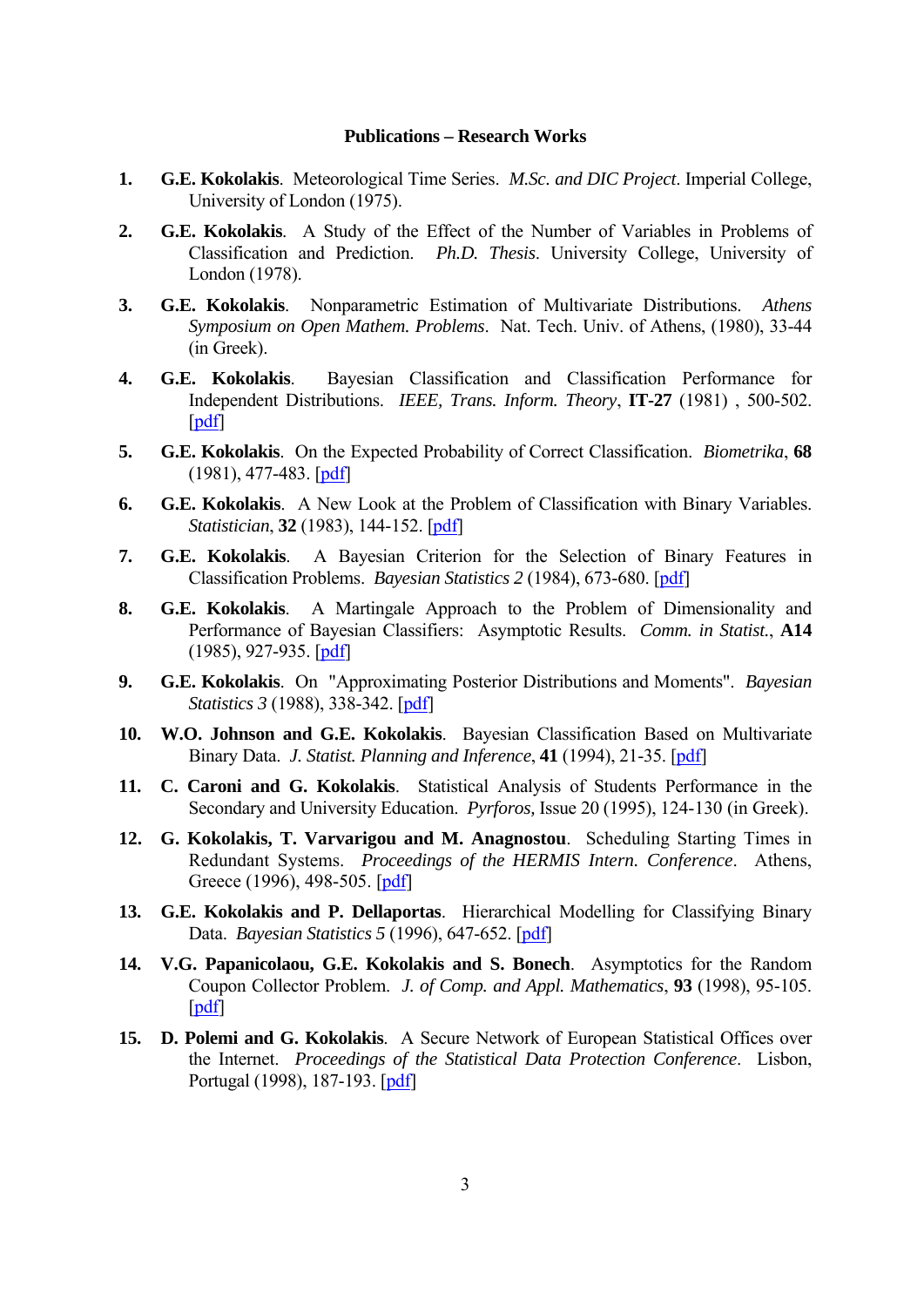- **16. G. Kokolakis and Ph. Nanopoulos**.Bayesian Multivariate Micro-Aggregation under the Hellinger's Distance Criterion. *Research in Official Statist.*, **4** (2001), 117-125. [\[pdf\]](http://www.math.ntua.gr/%7Ekokolakis/paper_Kokolakis/Bayesian%20Multivariate%20Micro-Aggregation%20under%20the%20Hellinger%20s%20Distance%20Criterion.%20G.%20Kokolakis%20and%20Ph.%20Nanopoulos%202001.pdf)
- **17. G. Kokolakis, G. Kouvaras and G. Panagopoulou**. The Role of Metadata in the Intelligent Use of the Data: The User Approach. *Proceedings of the New Techniques in Inform. Technology and Statistics.* Hersonissos Crete, Greece (2001), 257-262. [\[pdf\]](http://www.math.ntua.gr/%7Ekokolakis/paper_Kokolakis/The%20Role%20of%20Metadata%20in%20the%20Intelligent%20Use%20of%20the%20Data.%20The%20User%20Approach.G.%20Kokolakis_G.Kouvaras_G.Panagopoulou%202001.pdf)
- **18. E. Papageorgiou and G. Kokolakis**. A Two-Unit Parallel System Supported by (n-2) Standbys with General and non-Identical Lifetimes. *Intern. J. of Systems Science,* **35**  $(2004)$ , 1-12.  $[pdf]$
- **19. G. Kokolakis and E. Papageorgiou**.A Two-Unit General Parallel System with Nonidentical Standbys: Analytic and Approximating Results. *Proceedings of the Influence* of *Traditional Mathematics and Mechanics on Modern Science and Technology.* Messini, Greece (2004), 241-249. [\[pdf\]](http://www.math.ntua.gr/%7Ekokolakis/paper_Kokolakis/A%20Two-Unit%20General%20Parallel%20System%20with%20Non-identical%20Standbys%20-%20Analytic%20and%20Approximating%20Results.%20G.%20Kokolakis%20and%20E.%20Papageorgiou%202004.pdf)
- **20. G. Kokolakis and E. Papageorgiou**. Scheduling Starting Times for an Active Redundant System with Non-Identical Lifetimes. *Applied Mathematical Modelling*, **30** (2006), 1535-1545. [[pdf](http://www.math.ntua.gr/%7Ekokolakis/paper_Kokolakis/Scheduling%20Starting%20Times%20for%20an%20Active%20Redundant%20System%20with%20non-identical%20Lifetimes%20G.%20Kokolakis_E.%20Papageorgiou%202006.pdf)]
- **21. G. Kokolakis, Ph. Nanopoulos and D. Fouskakis**. Bregman Divergences in the (mxk) Partitioning Problem. *Comput. Statistics and Data Analysis*, **51** (2006), 668-678. [\[pdf\]](http://www.math.ntua.gr/%7Ekokolakis/paper_Kokolakis/Bregman%20Divergences%20in%20the%20(m%20x%20k)%20Partitioning%20Problem.%20G.%20Kokolakis_Ph.%20Nanopoulos%20and%20D.%20Fouskakis%202006.pdf)
- **22. E. Papageorgiou and G. Kokolakis**. A Two-Unit General Parallel System with (n-2) Cold Standbys: Analytic and Simulation Approach. *European J. of Operational Research*, **176** (2007), 1016-1032. [\[pdf\]](http://www.math.ntua.gr/%7Ekokolakis/paper_Kokolakis/A%20Two-Unit%20General%20Parallel%20System%20with%20%20(n%20-%202)%20Cold%20Standbys.%20Analytic%20and%20Simulation%20Approach.%20E.%20Papageorgiou_G.%20Kokolakis%202007.pdf)
- **23. G. Kokolakis and G. Kouvaras**. On the Multimodality of Random Probability Measures. *Bayesian Analysis*, **2** (2007), 213-220. [[pdf](http://www.math.ntua.gr/%7Ekokolakis/paper_Kokolakis/On%20the%20Multimodality%20of%20Random%20Probability%20Measures.%20G.Kokolakis_G.Kouvaras%202007.pdf)]
- **24. G. Kokolakis and G. Kouvaras**. Partial Convexification of Random Probability Measures. *Bayesian Statistics 8,* (2007), 619-624. [\[pdf\]](http://www.math.ntua.gr/%7Ekokolakis/paper_Kokolakis/On%20the%20Multimodality%20of%20Random%20Probability%20Measures.%20G.Kokolakis_G.Kouvaras%202007.pdf)
- **25. G. Kouvaras and G. Kokolakis**. Random Multivariate Multimodal Distributions. In *Recent Advances in Stochastic Modelling and Data Analysis*, (2008), 68-75. [[pdf](http://www.math.ntua.gr/%7Ekokolakis/paper_Kokolakis/Random%20Multivariate%20Multimodal%20Distributions.%20G.Kokolakis_G.Kouvaras%20ASMDA2007.pdf)]
- **26. G. Kokolakis and D. Fouskakis**. On the Discrepancy Measures for the Optimal Equal Probability Partitioning in Bayesian Multivariate Micro-Aggregation. *Journal of Classification*, **25**, (2008), 209-224. [[pdf](http://www.math.ntua.gr/%7Ekokolakis/paper_Kokolakis/Random%20Multivariate%20Multimodal%20Distributions.%20G.Kokolakis_G.Kouvaras%20ASMDA2007.pdf)]
- **27. G. Kokolakis and D. Fouskakis**. Importance Partitioning in Micro-Aggregation. *Comp. Statistics and Data Analysis*, **53**, (2009), 2429-2435. [[pdf](http://www.math.ntua.gr/%7Ekokolakis/paper_Kokolakis/Random%20Multivariate%20Multimodal%20Distributions.%20G.Kokolakis_G.Kouvaras%20ASMDA2007.pdf)]
- **28. G. Kokolakis and E. Papageorgiou**. Reliability Analysis of a Two-Unit General Parallel System with (n-2) Warm Standbys. *Europ J. of Operat. Research*, **201**, (2010), 821-827. [\[pdf\]](http://www.math.ntua.gr/%7Ekokolakis/paper_Kokolakis/Reliability%20Analysis%20of%20a%20Two-Unit%20General%20Parallel%20System%20with%20(n-2)%20Warm%20Standbys.pdf)
- **29**. **G. Kokolakis**. Bayesian Statistical Analysis. *Intern. Encyclopedia of Education*, **7**, (2010), 37-45. [\[pdf\]](http://www.math.ntua.gr/%7Ekokolakis/paper_Kokolakis/Bayesian%20Statistical%20Analysis.pdf)
- **30**. **G. Kouvaras and G. Kokolakis**. Priors on the Space of Unimodal Probability Measures. In *Functional Equations in Mathematical Analysis*, (2011), Springer, N.Y. (in Press).

 $\mathcal{L}_\mathcal{L}$  , and the contribution of the contribution of the contribution of the contribution of the contribution of the contribution of the contribution of the contribution of the contribution of the contribution of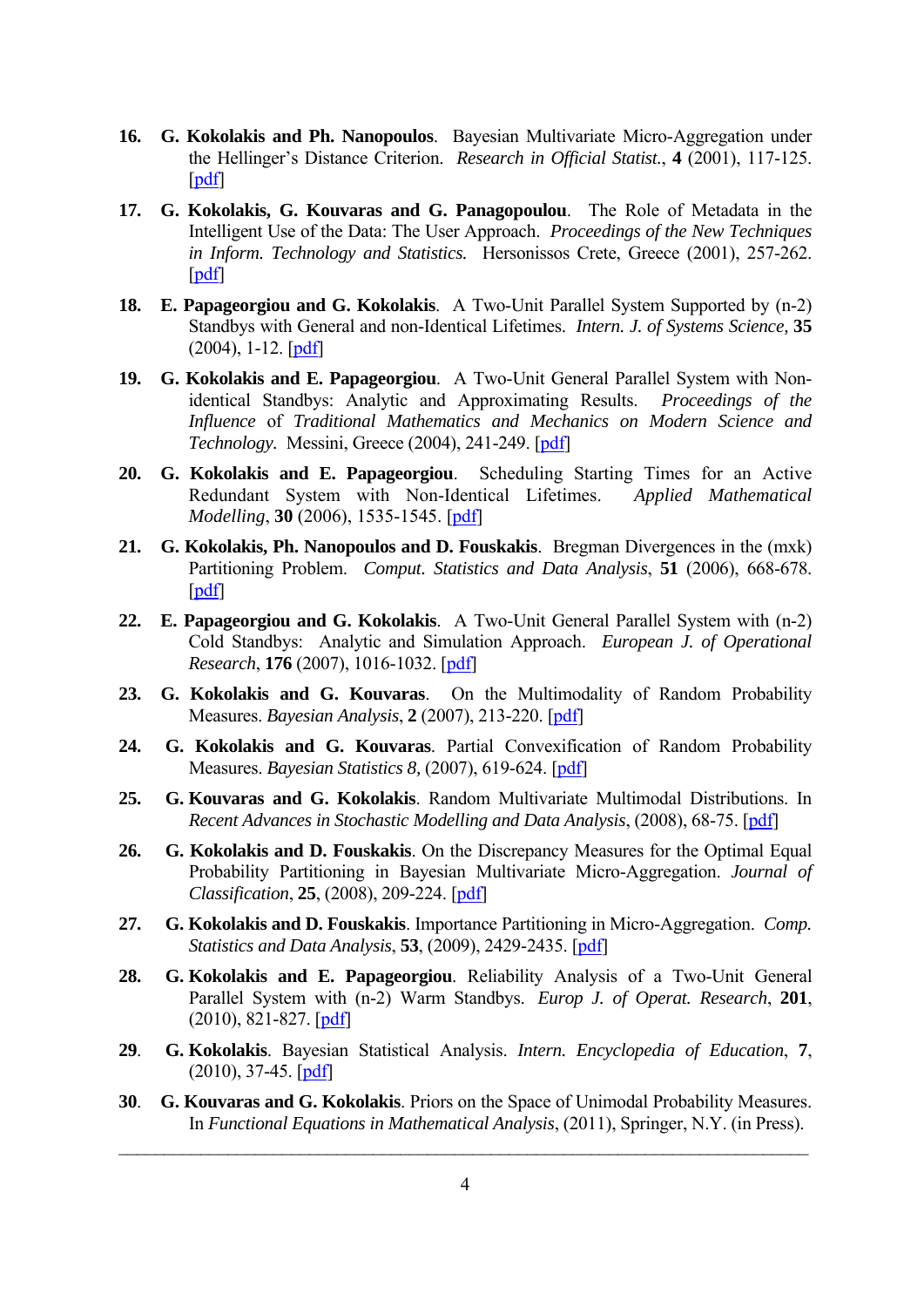#### **Papers Submitted and On-Going Research**

- **1. E. Papageorgiou and G. Kokolakis**. A Two-Unit Parallel System with Programmed Inspections and Renewals. *Intern. J. of Systems Science.* (submitted).
- **2. G. Kokolakis and G. Kouvaras**. Construction of Absolutely Continuous Random Probability Measures via Dirichlet Processes and Convexity.
- **3. G. Kokolakis and E. Papageorgiou**.A Two-Unit Parallel System with Scheduled Inspections and Renewals - An Algorithmic Approach.
- **4. G. Kouvaras and G. Kokolakis**.On the Construction of Absolutely Continuous Multivariate Random Probability Distributions with Levy Processes and Convexity.

 $\mathcal{L}_\mathcal{L}$  , and the contribution of the contribution of the contribution of the contribution of the contribution of the contribution of the contribution of the contribution of the contribution of the contribution of

#### **Conference Participation**

- **1. G.E. Kokolakis**. The Role of Coherence on the Mean Recognition Accuracy in Pattern Recognition Problems. *IEEE, Intern. Symposium on Information Theory*. Trieste, Italy, June 1979.
- **2. G.E. Kokolakis**. Nonparametric Estimation of Multivariate Distributions. *Athens Symposium on Open Mathematical Problems*.Nat. Tech. University of Athens, May 1980.
- **3. G.E. Kokolakis**. A New Look at the Problem of Classification with Binary Variables. *IOS, International Conference on Practical Bayesian Statistics*. St. John's College, Cambridge, UK, July 1982.
- **4. G.E. Kokolakis**. On the Measures of Divergence, Distance and Entropy for the Selection of Variables in Differential Diagnosis. *GSI, Intern. Statistical Conference on Stochastic Models in Urban Service Systems*. Athens-Delphi, Greece, June 1983.
- **5. G.E. Kokolakis**. A Bayesian Criterion for the Selection of Binary Features in Classification Problems. *2nd Valencia Intern. Meeting on Bayesian Statistics*. Valencia, Spain, September 1983.
- **6. G.E. Kokolakis**. A Martingale Approach to the Problem of Dimensionality and Performance of Bayesian Classifiers: Asymptotic Results. *7th Congress of Balkan Mathematicians*. Athens, Greece, December 1983.
- **7. G.E. Kokolakis**. On "Approximating Posterior Distributions and Moments". *3rd Valencia Intern. Meeting on Bayesian Statistics*. Altea, Spain, June 1987.
- **8. G.E. Kokolakis**. Pearson Approximating Densities in Bayesian Inference. *17th European Meeting of Statisticians*. Thessaloniki, Greece, September 1987.
- **9. G.E. Kokolakis.** A Bayesian Approach to the Problem Binary Classification with the Method of Kernels. *1st Greek Statistical Conference*. Athens, Greece, February 1988.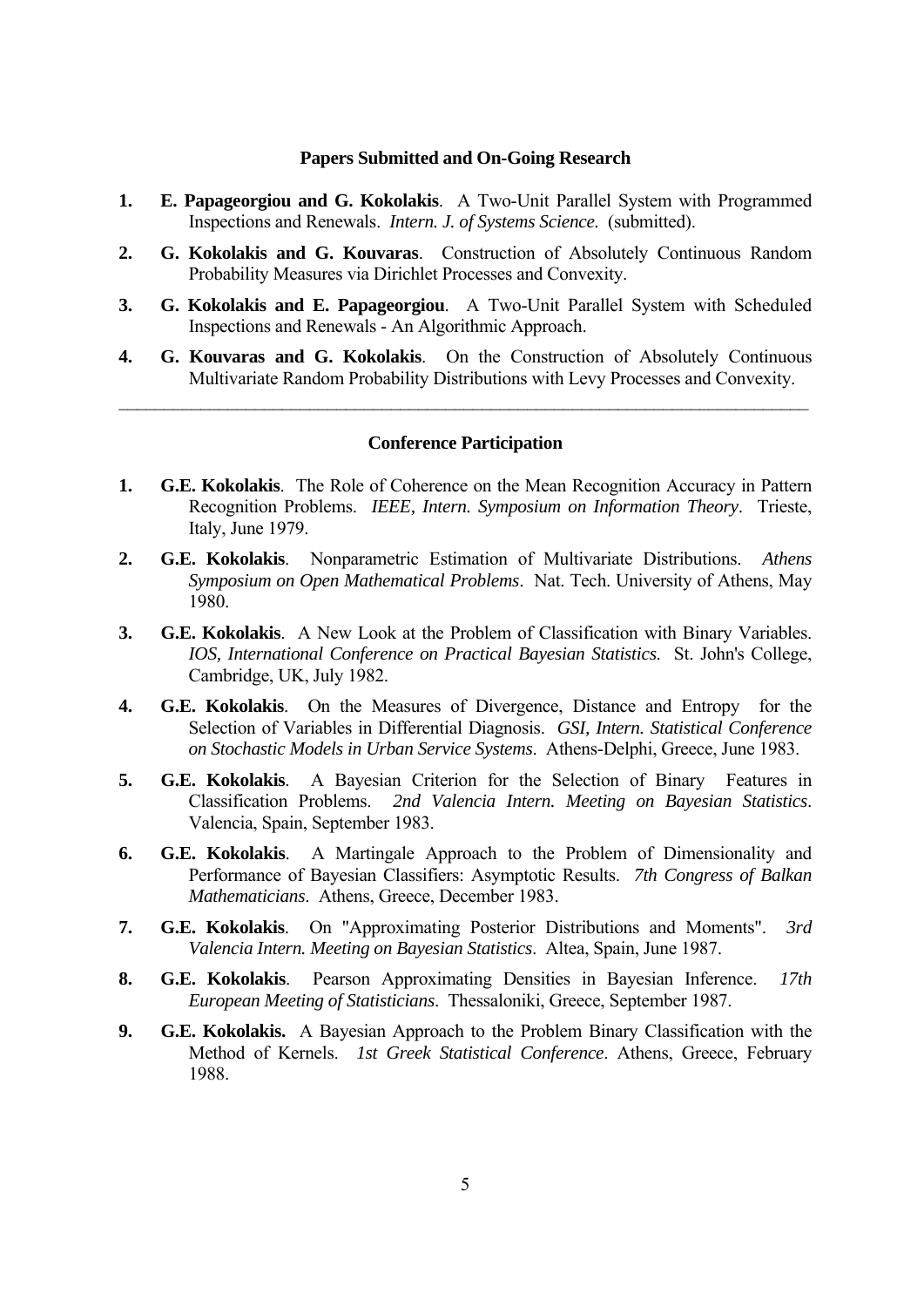- **10. G.E. Kokolakis and W.O. Johnson**. Adaptive Bayesian Estimation in Binary Classification Problems. *Joint Statistical Meetings by ASA, IMS and Biom. Soc.*, Washington D.C., USA, August 1989.
- **11. G.E. Kokolakis and W.O. Johnson**. Bayesian Estimation of Multinomial Probabilities and Smoothing Parameters in the Binary Classification Problem. *Cosmix Intern. Conference*. Wroclaw, Poland, September 1989.
- **12. G. Kokolakis and C. Gatsonis**. Random Effects Models for Ordinal Categorical Data Analysis with an Application to ROC Analysis. *150th Annual Meeting of the American Statistical Association.* Anaheim, California, USA, August 1990.
- **13. G. Kokolakis**. Nonparametric Bayesian Prediction in Multivariate Binary Discriminant Analysis. *Advanced Studies Institute on Nonparametric Functional Estimation and Related Topics.* Spetses, Greece, August 1990.
- **14. G. Kokolakis and C. Gatsonis**. An Approximation to the Marginal Posterior Mode with Application to the Random Effects Models. *4th Valencia Intern. Meeting on Bayesian Statistics*. Peniscola, Spain, April 1991.
- **15. G. Kokolakis**. Ordinal Categorical Regression with Random Effects. *4th Greek Statistical Conference*. Patra, Greece, May 1991.
- **16. G. Kokolakis and P. Dellaportas**. Hierarchical Modelling for Classifying Binary Data. *5th Valencia Intern. Meeting on Bayesian Statistics*. Alicante, Spain, June 1994.
- **17. G. Kokolakis, E. Protonotarios and T. Varvarigou**. Anything, Anywhere at Anytime with Distributed Statistical Information Systems. *N.S.S.G. Intern. Conference*. Athens, Greece, December 1994.
- **18. G. Kokolakis and P. Dellaportas**.Generalized Dirichlet Distribution and Hierarchical Classification Models. *8th Greek Statistical Conference*. Delphi, June 1995.
- **19. G. Kokolakis, M. Anagnostou and T. Varvarigou**.Optimizing Support Systems. *1st Meeting of the Association of Balkan Statisticians*. Olympia, Greece, October 1995.
- **20. G. Kokolakis, T. Varvarigou and M. Anagnostou**. Scheduling Starting Times in Redundant Systems. *HERMIS Intern. Conference*. Athens, Greece, June 1996.
- **21. G. Kokolakis and E. Papageorgiou**. Optimization of Support Systems. *10th Greek Statistical Conference*. Piraeus, Greece, May 1997.
- **22. G. Kokolakis and E. Papageorgiou**. Optimization of Renewal Systems. *11th Greek Statistical Conference*. Chania, Greece, May 1998.
- **23. D. Polemi and G. Kokolakis**.A Secure Network of European Statistical Offices over the Internet. *Statistical Data Protection Conference.* Lisbon, Portugal, March 1998.
- **24. G. Kokolakis**.Micro-aggregation and Minimization of Probabilistic Distances is Statistical Disclosure Control**.** *6th Valencia Intern. Meeting on Bayesian Statistics*. Alcocebre, Spain, June 1998.
- **25. G. Kokolakis and Ph. Nanopoulos**.Protecting Confidentiality and Preserving Statistical Information in Official Statistics. *ISBA 2000, 6th World Meeting: Bayesian Techniques in Public Policy and Government*. Hersonissos, Crete, Greece, May 2000.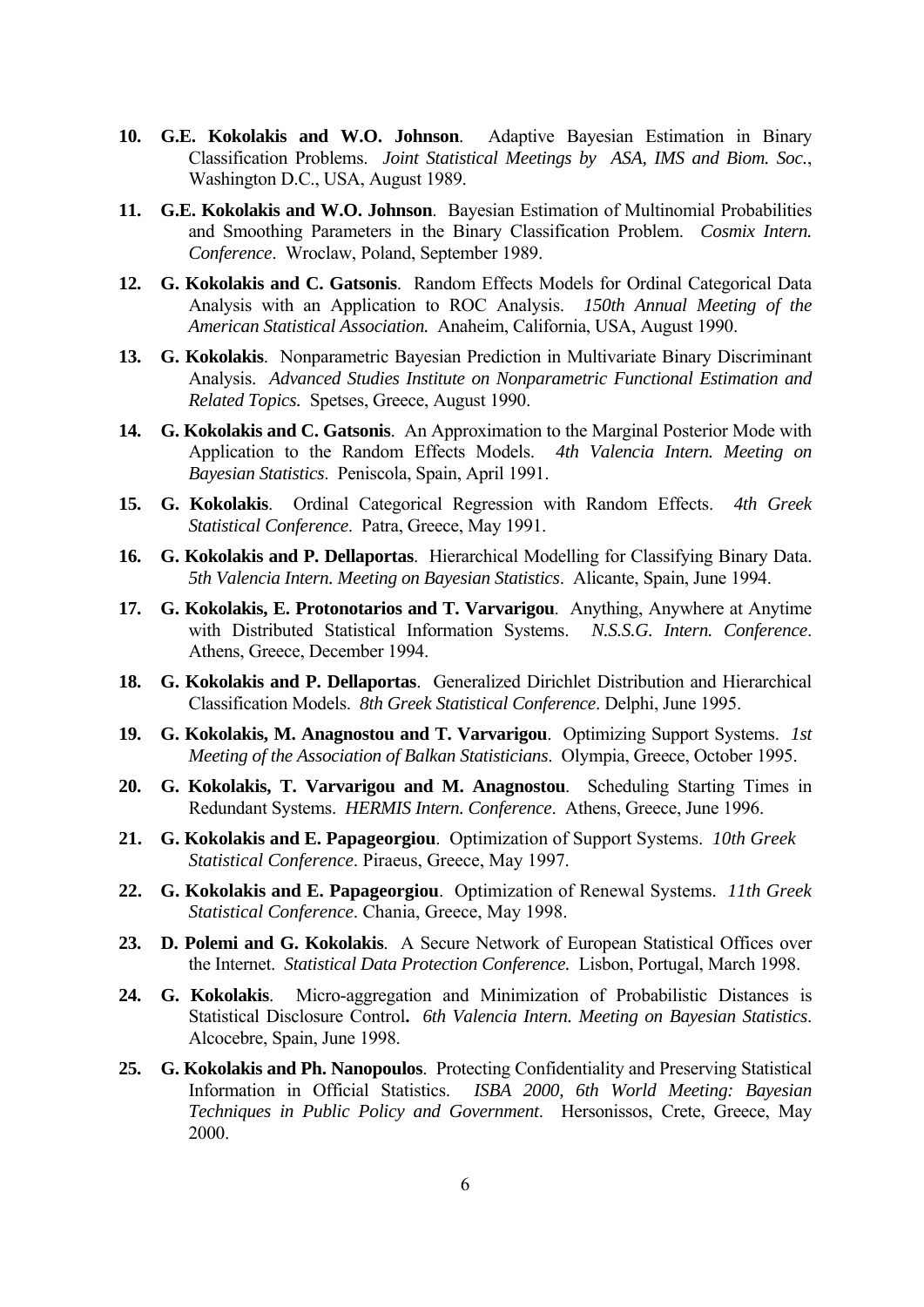- **26. G. Kokolakis, G. Kouvaras and G. Panagopoulou**.The Role of Metadata in the Intelligent Use of the Data: The User Approach. *New Techniques in Information Technology and Statistics.* Hersonissos, Crete, Greece, June 2001.
- **27. N. Protopsaltis, D. Vergados, G. Kokolakis et al**.Call Admission Control and QoS in Wireless ATM Networks. *8th Intern. Conference on Advances in Communications and Control.* Rethymnon, Crete, Greece, June 2001.
- **28. G. Kokolakis and Ph. Nanopoulos**.On the Discrepancy Measures for Optimal Partitioning in Bayesian Multivariate Micro-Aggregation. *Intern. Conference on Current Advances and Trends in Nonparametric Statistics*. Hersonissos, Crete, Greece, July 2002.
- **29. G. Kokolakis and E. Papageorgiou**. A Two Unit General Parallel System with Non-Identical Standbys: Analytic and Approximating Results. *Intern. Conference on the Influence of Traditional Mathematics and Mechanics on Modern Science and Technology*. Messini, Greece, May 2004.
- **30. G. Kokolakis and E. Papageorgiou**. A Two-Unit Parallel System with (n-2) Cold Standbys and General Lifetime Distributions. *25th European Meeting of Statisticians*. Oslo, Norway, July 2005.
- **31. G. Kokolakis and D. Fouskakis**. Importance Partitioning in Micro-Aggregation. *25th European Meeting of Statisticians*. Oslo, Norway, July 2005.
- **32. G. Kokolakis and G. Kouvaras**. On the Absolute Continuity of Random Probability Measures. *8th Valencia Intern. Meeting on Bayesian Statistics*. Alicante, Spain, May 2006.
- **33. G. Kouvaras and G. Kokolakis.** Random Multivariate Multimodal Distributions. *ASMDA2007 Intern. Conference*. Chania, Crete, Greece, May 2007.
- **34. G. Kokolakis and G. Kouvaras. (2007).** Convexification and Finite Multimodality of Random Probability Measures. *Isaac Newton Institute Workshop on the Construction and Properties of Bayesian Nonparametric Regression Models*. Cambridge, 6-10 August 2007. Invited Participant.

#### **Books, Manuscripts and other Publications** (in Greek)

 $\mathcal{L}_\text{max} = \mathcal{L}_\text{max} = \mathcal{L}_\text{max} = \mathcal{L}_\text{max} = \mathcal{L}_\text{max} = \mathcal{L}_\text{max} = \mathcal{L}_\text{max} = \mathcal{L}_\text{max} = \mathcal{L}_\text{max} = \mathcal{L}_\text{max} = \mathcal{L}_\text{max} = \mathcal{L}_\text{max} = \mathcal{L}_\text{max} = \mathcal{L}_\text{max} = \mathcal{L}_\text{max} = \mathcal{L}_\text{max} = \mathcal{L}_\text{max} = \mathcal{L}_\text{max} = \mathcal{$ 

- **1. G. Kokolakis** (1984). *Tables and Formulas in Probability and Statistics*. (58 pages).
- **2. G. Kokolakis and J. Spiliotis** (1985). *Theory of Probability and Applications*. (312 pages).
- **3. G. Kokolakis and O. Chryssaphinou** (1988). *Dictionary of Statistical Terms*. (196 pages).
- **4. G. Kokolakis and J. Spiliotis** (1990). *Introduction to Probability Theory and Statistics*. (366 pages).
- **5. G. Kokolakis and J. Spiliotis** (2002). *Introduction to Probability Theory*. (266 pages).
- **6. G. Kokolakis** (1986). *Statistical Notes*. (138 pages).
- **7. G. Kokolakis** (2003). *Notes on Stochastic Processes*. (116 pages).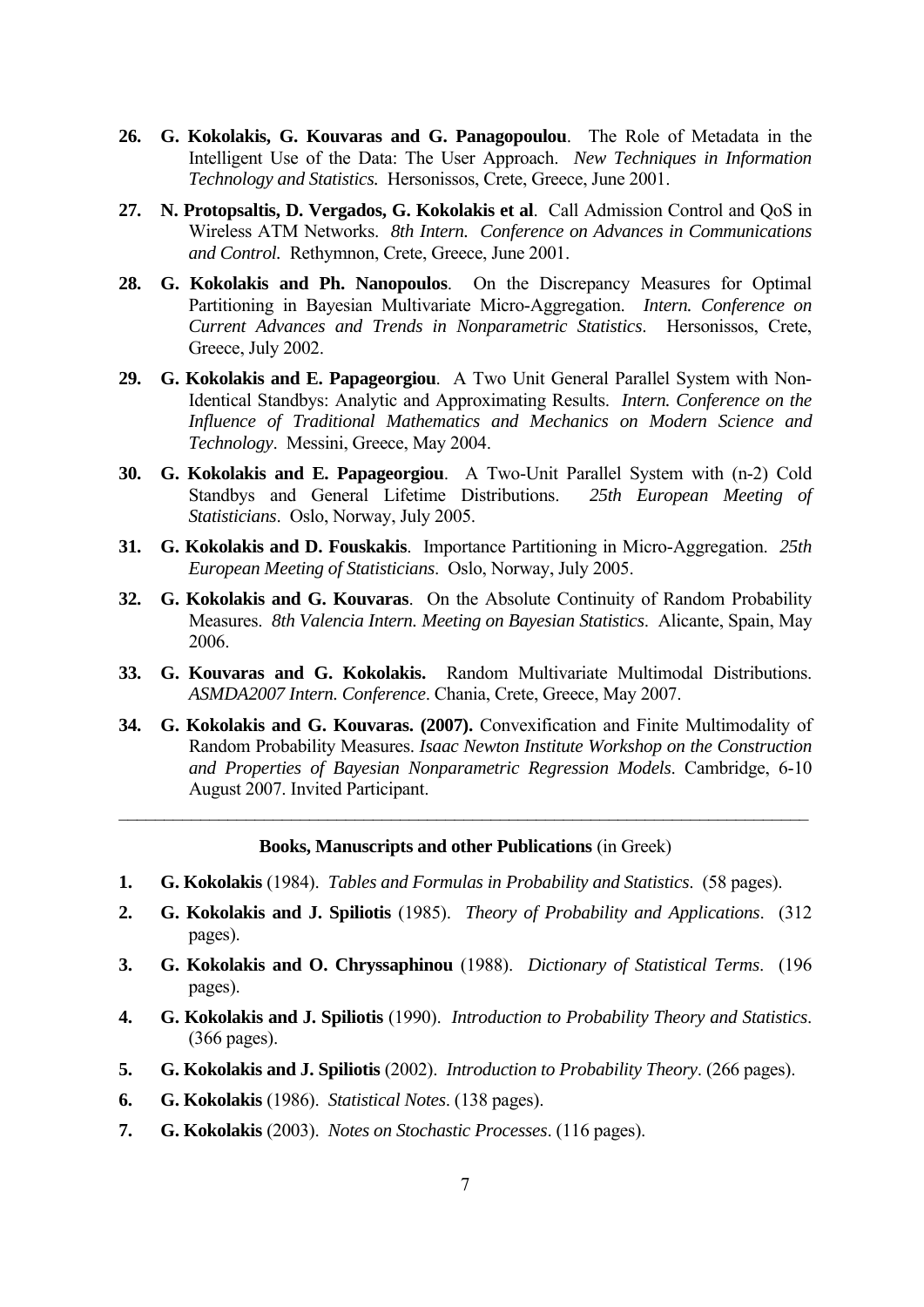- **8. G. Kokolakis and D. Fouskakis** (2005). *Notes in Statistics*. (196 pages).
- **9. G. Kokolakis** (2006). *Notes in Time Series Analysis*. (Pages120).

#### **Invited Lectures**

 $\mathcal{L}_\text{max} = \mathcal{L}_\text{max} = \mathcal{L}_\text{max} = \mathcal{L}_\text{max} = \mathcal{L}_\text{max} = \mathcal{L}_\text{max} = \mathcal{L}_\text{max} = \mathcal{L}_\text{max} = \mathcal{L}_\text{max} = \mathcal{L}_\text{max} = \mathcal{L}_\text{max} = \mathcal{L}_\text{max} = \mathcal{L}_\text{max} = \mathcal{L}_\text{max} = \mathcal{L}_\text{max} = \mathcal{L}_\text{max} = \mathcal{L}_\text{max} = \mathcal{L}_\text{max} = \mathcal{$ 

- **1. The Effect of Dimensionality in Classification Problems**. *Statistics Seminar*. Univ. College London, UK, Dec. 1977. (*Invited by Prof. M. Stone*).
- **2. Bayesian Statistics in Pattern Recognition**. *Statistics Seminar*. Univ. of Athens, Greece, Feb. 1978. (Series of four lectures).
- **3. Statistical Methods in Pattern Recognition**.*Applied Mathematics Seminar.* Nat. Tech. Univ. of Athens, Greece, Nov. 1979.
- **4. Nonparametric Estimation of Multivariate Distributions**.*Athens Symposium of Open Mathematical Problems*.Nat. Tech. Univ. of Athens, Greece, May 1980.
- **5. Applications of Martingales**. *Statistics Seminar*. Univ. of Athens, Greece, Feb. 1981. (*Invited by Visiting Prof. S. Cambanis*).
- **6. Bayesian Classification: New Asymptotic Results**. *Statistics Seminar*. Nat. Tech. Univ. of Athens, Greece, April 1982.
- **7. Stochastic Estimation and Prediction: Kalman Filter**.*Statistics Seminar*. Nat. Tech. Univ. of Athens, Greece, Nov. 1982.
- **8. Statistical Analysis of Binary Data**. *Statistics Seminar*. Department of Mathematics, Univ. οf Nottingham, UK, Feb. 1983. (*Invited by Prof. A.F.M. Smith*).
- **9. The Effect of Dimensionality on the Performance of Bayesian Classifiers: Theory and Practice**.*Statistics Seminar*. London School of Economics, Univ. of London, UK, June 1983. (*Invited by Prof. Ph. Dawid*).
- **10. Adaptive Sequential Estimation of Multinomial Probabilities and Smoothing Parameters**.*Statistics Seminar*. Univ. of California at Davis, USA, Dec. 1988. (*Invited by Prof. G.G. Roussas and Prof. W.O. Johnson*).
- **11. A Bayesian Approach to the Nonparametrric Density Estimation with Kernels**. *Statistics Seminar*. Univ. of Texas at Austin, USA, Feb. 1989. (*Invited by Prof. C.N. Morris*).
- **12. Convergence of Probability Measures**.*Probability Seminar*. Nat. Tech. University of Athens, Greece, May 1992. (Series of four lectures).

 $\mathcal{L}_\text{max} = \mathcal{L}_\text{max} = \mathcal{L}_\text{max} = \mathcal{L}_\text{max} = \mathcal{L}_\text{max} = \mathcal{L}_\text{max} = \mathcal{L}_\text{max} = \mathcal{L}_\text{max} = \mathcal{L}_\text{max} = \mathcal{L}_\text{max} = \mathcal{L}_\text{max} = \mathcal{L}_\text{max} = \mathcal{L}_\text{max} = \mathcal{L}_\text{max} = \mathcal{L}_\text{max} = \mathcal{L}_\text{max} = \mathcal{L}_\text{max} = \mathcal{L}_\text{max} = \mathcal{$ 

#### **Organization of Seminars**

Organizer of the following seminars:

- **1. Greek Statistical Institute Seminars**  (Repeated for many years. Funded by the EU)
	- **(a)** *Statistical Methods in Medical Sciences*.(100 hours).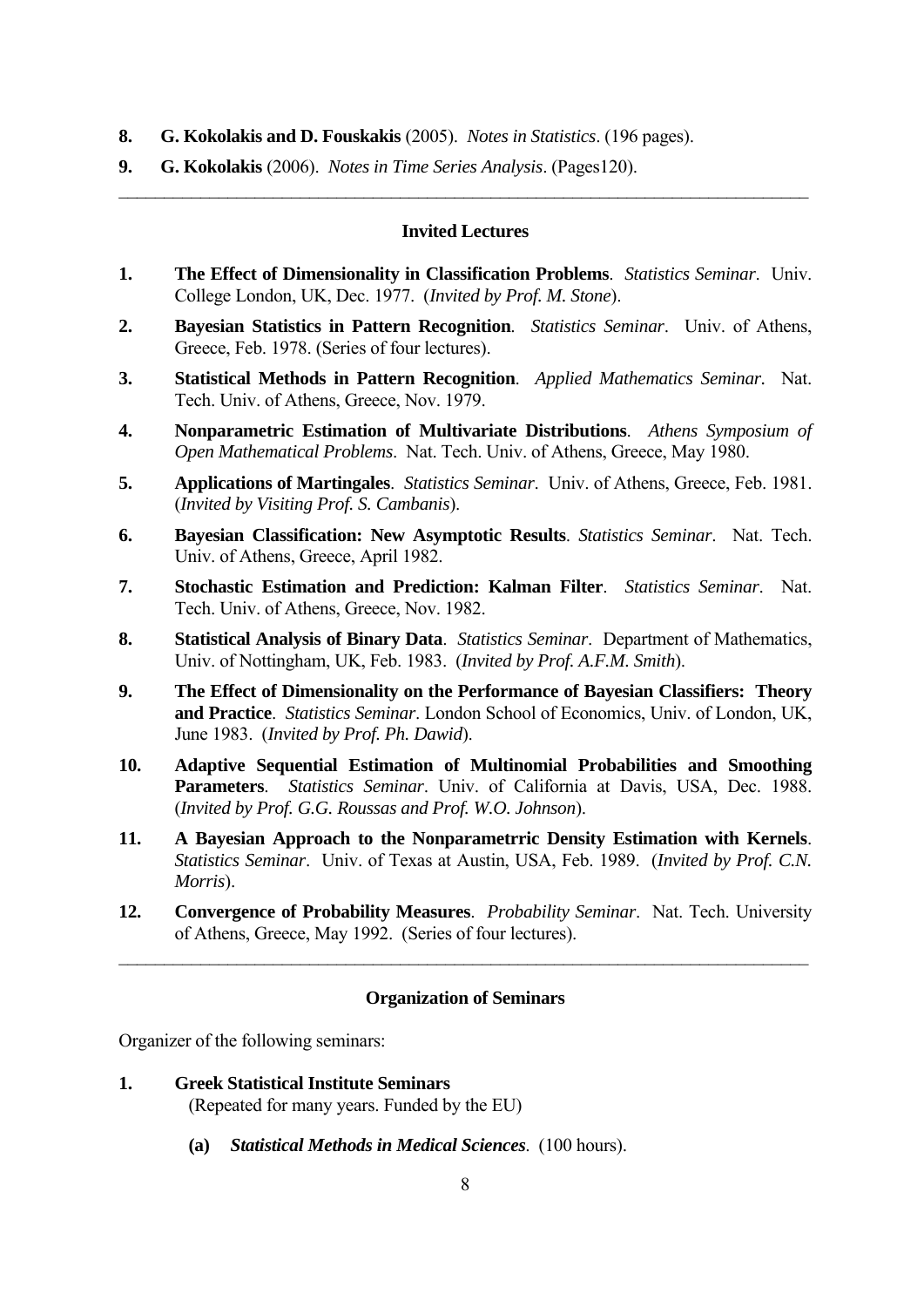- **(b)** *Introduction to Computers and Statistical Packages*.(100 hours).
- **(c )** *Actuarial Statistics*.(100 hours).
- **2. Center for Continuous Education, NTUA**

(Repeated for several years since 1992. Funded by the private sector)

*Statistical Quality Control*.(50 hours).

### **3. Computer Center, NTUA**

(Math. Libraries supporting group. Funded by NTUA).

 *The SAS Statistical System* (100 hours, April - May 1996).

## **4. Department of Mathematics, NTUA**

*Probability Seminar* (April - May 1992).

## **5. Department of Mathematics, NTUA**

(Seminars funded by the Greek Ministry of Education).

- **(a)** *Computational Statistical Methods* (150 hours, Apr. June 1994).
- **(b)** *Statistical Packages* (150 hours, April June 1995).

## **Organization of Conferences**

 $\mathcal{L}_\text{max} = \mathcal{L}_\text{max} = \mathcal{L}_\text{max} = \mathcal{L}_\text{max} = \mathcal{L}_\text{max} = \mathcal{L}_\text{max} = \mathcal{L}_\text{max} = \mathcal{L}_\text{max} = \mathcal{L}_\text{max} = \mathcal{L}_\text{max} = \mathcal{L}_\text{max} = \mathcal{L}_\text{max} = \mathcal{L}_\text{max} = \mathcal{L}_\text{max} = \mathcal{L}_\text{max} = \mathcal{L}_\text{max} = \mathcal{L}_\text{max} = \mathcal{L}_\text{max} = \mathcal{$ 

Member of the Organizing and Scientific Committees of the following National and International Conferences.

- **1. International Statistical Conference on Stochastic Models in Urban Service Systems**. Greek Statistical Institute. Athens - Delphi, Greece, June 1983.
- **2. 1st National Statistical Conference**.Greek Statistical Institute. Thessaloniki, Greece, December 1984.
- **3. 2nd National Statistical Conference**. Greek Statistical Institute. Athens, Greece, February 1998.
- **4. 1st Conference of the Association of Balkan Statisticians**. Olympia, Greece, October 1995.
- **5. Statistical Data Protection Conference***.* Lisbon, Portugal, March 1998.
- **6. NTTS & EKT 2001**.New Techniques and Technologies for Statistics and Exchange of Technology and Knowhow. Hersonissos - Crete, Greece, June 2001.
- **7. International Conference on Current Advances and Trends in Nonparametric Statistics**. Hersonissos - Crete, Greece, July 2002.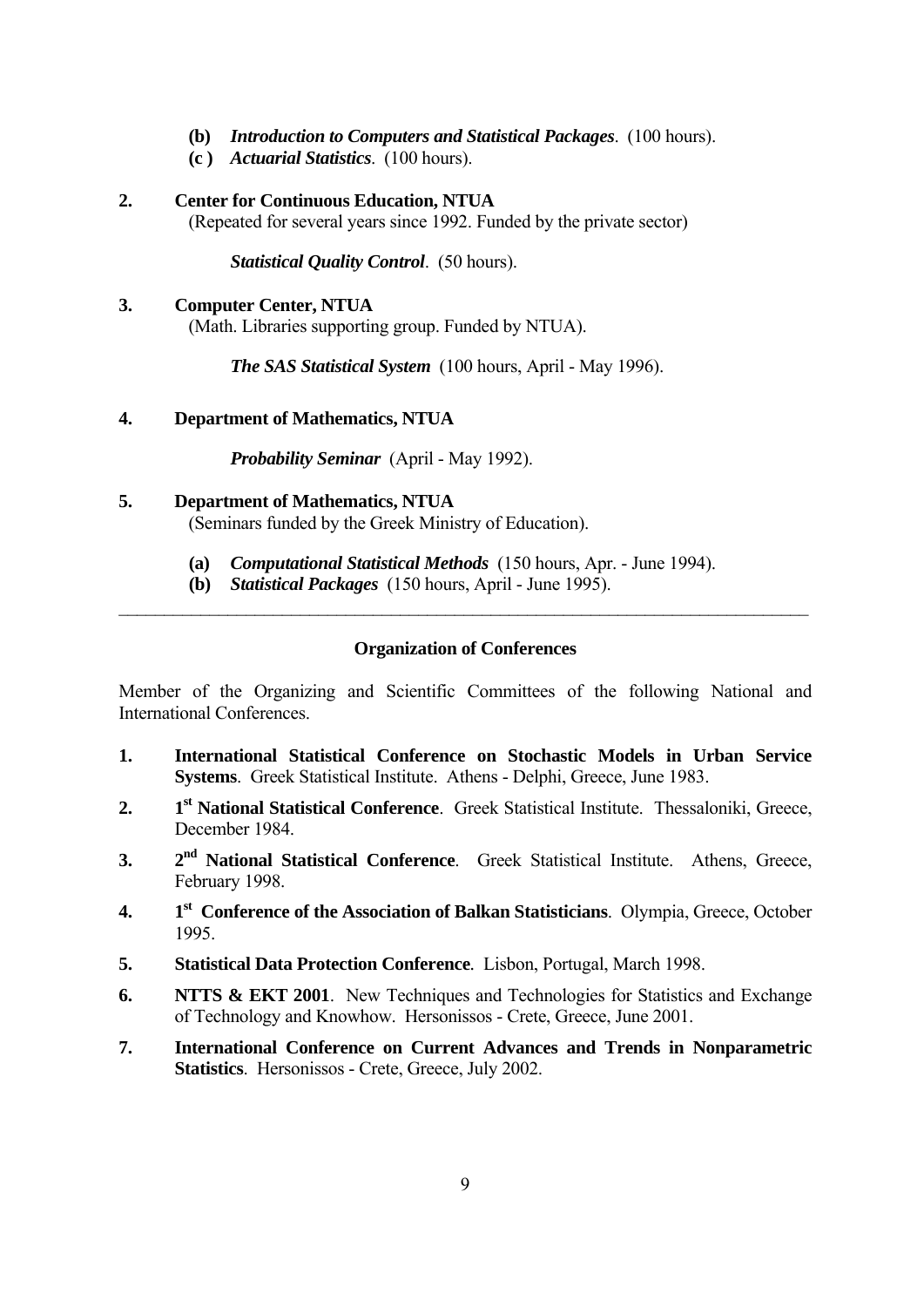Local Organizer and member of the Scientific Committee of the International Conference:

**8. ISBA 2000, 6th World Meeting: Bayesian Statistics in Public Policy and Government**. Hersonissos - Crete, Greece, May 2000.

 $\mathcal{L}_\mathcal{L}$  , and the contribution of the contribution of the contribution of the contribution of the contribution of the contribution of the contribution of the contribution of the contribution of the contribution of

### **Funded European and National Research Projects**

*Project Manager* of the Greek participation in the following research projects.

- **1. RAINBOW I:** An Object Network for Statisticians and Administrations. TELEMATICS AD 1013.
- **2. RAINBOW II:** An Object Network for Statisticians and Administrations. TELEMATICS AD 4009.
- **3. IQML:** A Software Suite and Extended Mark-up Language (XML) Standard for Intelligent Questionnaires. IST-1999-10338.
- **4. VISION:** Towards Next Generation of Knowledge Management. IST-2002-2.1.2.
- **5. Feedback on the NTUA's Educational System**.Nat. Tech. University of Athens.
- **6. Intelligent Questionnaires**.Nat. Tech. University of Athens. Archimedes Programme.
- **7. Random Probability Measures**. Nat. Tech. University of Athens. Caratheodoris Programme.

*Research Group Leader* in the following research projects.

- **8. REFORM: REsource Failure and restORation Management**, AC 2078.
- **9. New Approaches in ARCH Modeling and Stochastic Volatility for Multivariate Time Series**. GSRT.
- **10. Sampling Design and Statistical Analysis of Water Demand**. EYDAP S.A.
- **11. Introduction of the Environmental Studies in the Secondary Education**. Greek Ministry of Education.

 $\mathcal{L}_\mathcal{L}$  , and the contribution of the contribution of the contribution of the contribution of the contribution of the contribution of the contribution of the contribution of the contribution of the contribution of

### **Supervision of Diploma and M.Sc. Projects**

- **(a) Diploma Projects** (in the Faculty of Mathematics and Physical Sciences, NTUA)
- **1.** *Risk Analysis in Insurance*. Dept. of Mathematics, Nat. Tech. Univ. of Athens. (2005). By C. Avrambos.
- **2.** *Statistical Analysis of Insurance Data and Specification of the Premiums*. Dept. of Mathematics, Nat. Tech. Univ. of Athens. (2004). By P. Tranakides.
- **3.** *A Study of the Reliability of Redundant Systems Without Human Intervention*. Dept. of Mathematics, Nat. Tech. Univ. of Athens. (2004). By E. Pepona.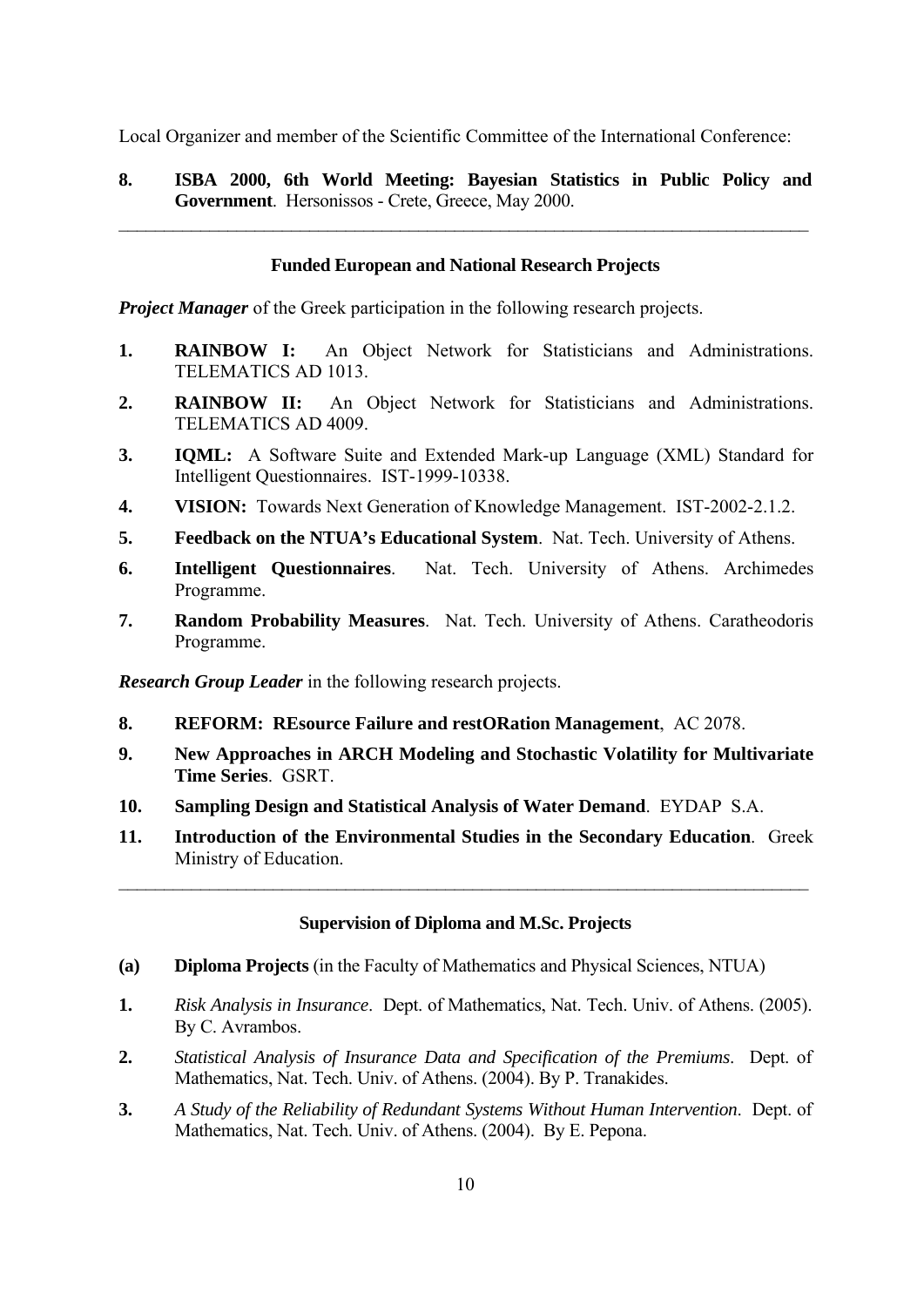- **4.** *A Study of the Reliability of Redundant Systems: Comparison of Structures*. Dept. of Mathematics, Nat. Tech. Univ. of Athens. (2004). By A. Chronopoulou.
- **(b) M.Sc. Projects** (in the Faculty of Mathematics and Physical Sciences, NTUA)
- **5.** *Statistical Metadata: Structure, Operation and Design, Quality and Applications.* Dept. of Mathematics, Nat. Tech. Univ. of Athens. (2001). By G. Kouvaras.
- **6.** *Scheduling Starting Times of Repairable Systems*. Dept. of Mathematics, Nat. Tech. Univ. of Athens. (2000). By G. Papageorgiou.
- **(c) M.Sc. Projects** (in the Faculty of Electrical and Computer Engineering, NTUA)
- **7.** *A Study of the Methods for University Education Assessment*. School of Electrical and Computer Engineering, Nat. Tech. Univ. of Athens. (2004). By J. Vryssis. and J. Isaias.
- **8.** *Risk Assessment Models A Study of the Athens Stock Market*. School of Electrical and Computer Engineering, Nat. Tech. Univ. of Athens. (2003). By J. Syghelakis and E. Georganaki.
- **9.** *Systems and Services to Support and Assess the University Teaching*. School of Electrical and Computer Engineering, Nat. Tech. Univ. of Athens. (2002). By I. Ovezikogklou.
- **10.** *Value at Risk Analysis*. School of Electrical and Computer Engineering, Nat. Tech. Univ. of Athens. (2001). By F. Georganda and A. Strataki.

 $\mathcal{L}_\mathcal{L}$  , and the contribution of the contribution of the contribution of the contribution of the contribution of the contribution of the contribution of the contribution of the contribution of the contribution of

### **Supervision of Ph.D. Theses**

- **1.** *On the Construction of Absolutely Continuous Random Probability Measures*. School of Applied Mathematics and Physical Sciences, Department of Mathematics, Nat. Tech. Univ. of Athens. (2011). By George Kouvaras.
- **2.** *Reliability Analysis of Parallel Systems and their Optimization*. School of Applied Mathematics and Physical Sciences, Department of Mathematics, Nat. Tech. Univ. of Athens. (2004). By Efi Papageorgiou.
- **3.** *A Probabilistic Approach to the Monge-Ampere Equation*. Department of Mathematics, Nat. Tech. Univ. of Athens. (1988). By John Spiliotis.

## **Scientific Societies Membership**

 $\mathcal{L}_\mathcal{L}$  , and the contribution of the contribution of the contribution of the contribution of the contribution of the contribution of the contribution of the contribution of the contribution of the contribution of

- Member of the *Greek Mathematical Society*.
- Member of the *Greek Statistical Institute*.
- Member of the *Royal Statistical Society*.
- Member of the *International Society for Bayesian Analysis*.

 $\mathcal{L}_\mathcal{L}$  , and the contribution of the contribution of the contribution of the contribution of the contribution of the contribution of the contribution of the contribution of the contribution of the contribution of